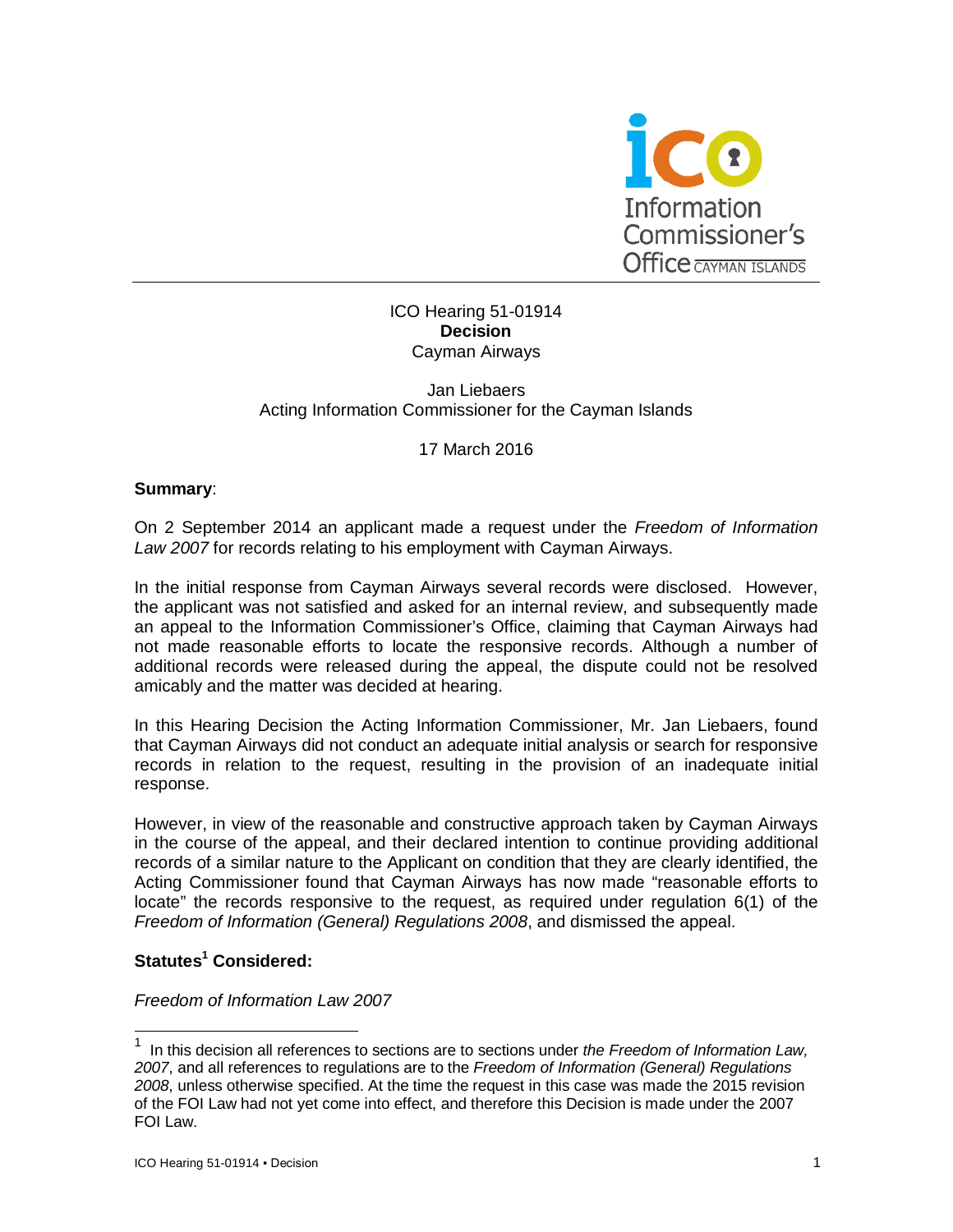*Freedom of Information (General) Regulations 2008*

# **Contents:**

# **A. INTRODUCTION**

[1] On 2 September 2014 the Applicant made a request under the Freedom of Information Law 2007 ("FOI Law") to Cayman Airways ("CAL") for:

> *…a full copy of all documents/records relating to my employment with Cayman Airways Ltd including but not limited to my personnel and training files. In the event they are not in my files I would also request that I be provided copies of any and all reports concerning my employment, minutes of any meetings relating to me, and all emails and correspondences concerning my employment. In making this request I would highlight that I am requesting disclosure of my own personal information*.

- [2] The next day CAL's Information Manager (IM) acknowledged receipt of the request.
- [3] On 1 October 2014 CAL informed the Applicant that it needed to extend the period for a response, as allowed under section 7(4) "for good reason".
- [4] On 27 October 2014 CAL released a number of documents. However, on 7 November 2014 the Applicant requested an Internal Review under section 33, on the basis that "the document [sic] received do not amount to a full record of [his] employment term and information has been withheld". The Applicant also complained that he had not been properly informed that only partial access had been granted.
- [5] Not having received a response within the statutory timeline for conducting an Internal Review – which in accordance with section  $34(1)(a)$  is 30 calendar days - the Applicant made an appeal to the Information Commissioner on 12 December 2014, on the basis that the records provided were "incomplete and missing relevant information", as he was allowed to do under sections 33(3) and 42.
- [6] On 19 December 2014 the CEO of CAL belatedly gave the Applicant the Internal Review Decision, in which he pointed out that the request was very broad, and that responding to it would unreasonably divert CAL's resources. The CEO stated that,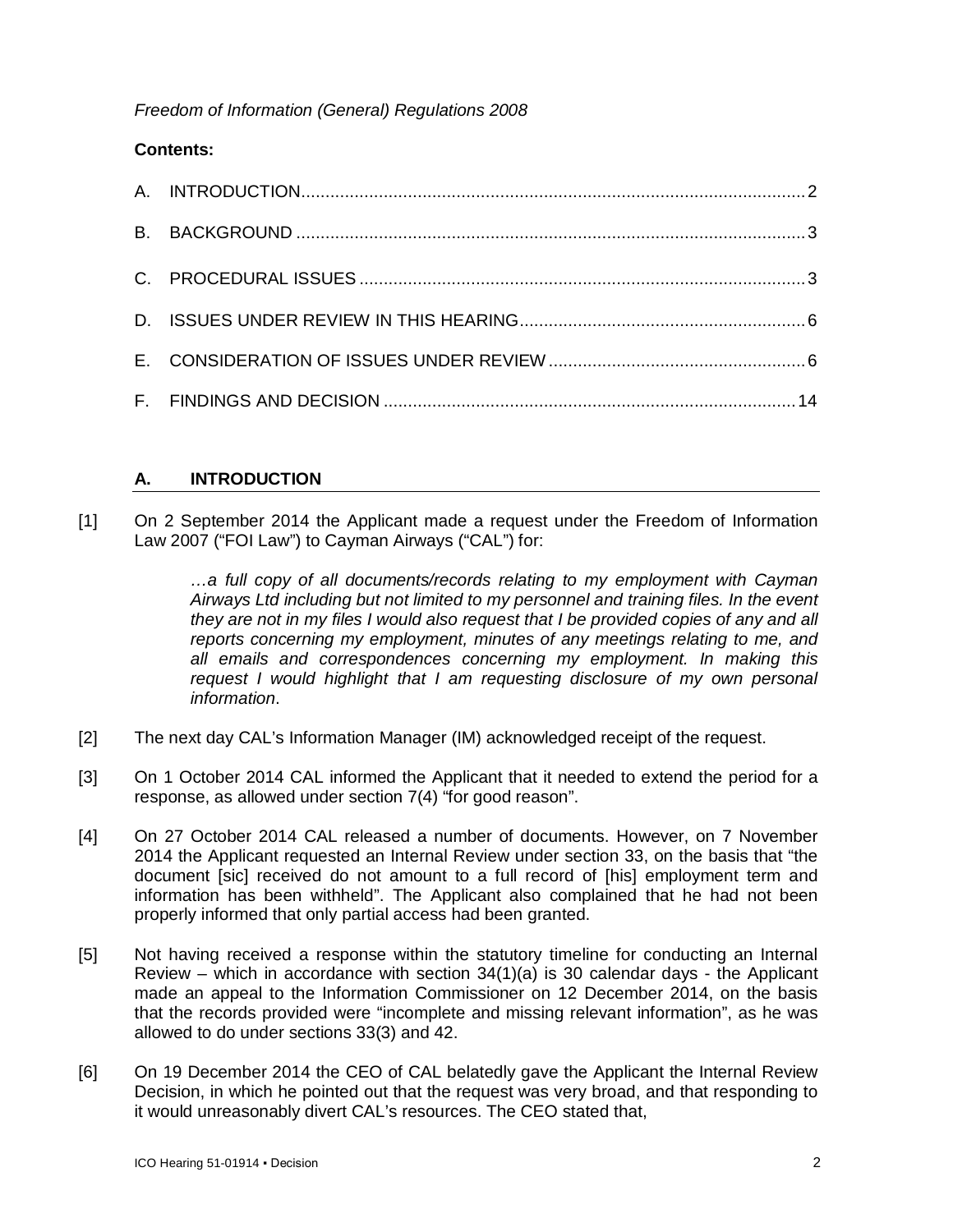*… the records that you were supplied with, in my view, substantially represents [sic] the full content of records maintained in relation to your departmental and personnel files, as well as your training file.*

- [7] The CEO also invited the Applicant to narrow down the request "by outlining, if possible the specific records you are seeking and which you feel have been withheld from you", in order to avoid the alleged unreasonable diversion of resources (i.e. the exception in section 9(c)). The Information Commissioner's Office ("ICO") was not made aware of the Internal Review Decision until 27 March 2015.
- [8] Also on 19 December 2014 the Applicant provided the ICO with a detailed listing of the records he believed to be outstanding.
- [9] On 21 January 2015 the ICO accepted the appeal in relation to regulation 6(1) which requires that an IM make reasonable efforts to locate records responsive to a request.
- [10] On 22 January 2015 the ICO forwarded the detailed listing of requested records received on 19 December to CAL.
- [11] In the ensuing months there were a number of interactions between the ICO and the parties. CAL conducted further searches for outstanding responsive records, and released additional records in July, August and September 2015.
- [12] The Applicant remained dissatisfied and claimed that yet more records remained outstanding. Therefore, the informal appeal resolution process ceased and the matter was forwarded to a formal hearing.

#### **B. BACKGROUND**

[13] Cayman Airways Ltd. is the national flag carrier of the Cayman Islands. As a government company in which the Cayman Islands Government holds more than 50% of the shares, the company falls within the definition of a "public authority" in section 2, and is therefore subject to the *Freedom of Information Law*.

# **C. PROCEDURAL ISSUES**

# Objections to Fact Report:

- [14] The Applicant seeks to raise a number of new issues in his Submission. He complains that he was not invited to raise objections to the Fact Report, and only found out on 12 January 2016 that he had missed the opportunity to do so. The Applicant attempted to raise objections belatedly, and was told that any objections would have to be raised in his Submission.
- [15] As well, the Applicant states that he did not receive "a copy of the correspondence from CAL" containing their objections to the Fact Report, in spite of the ICO's routine practice to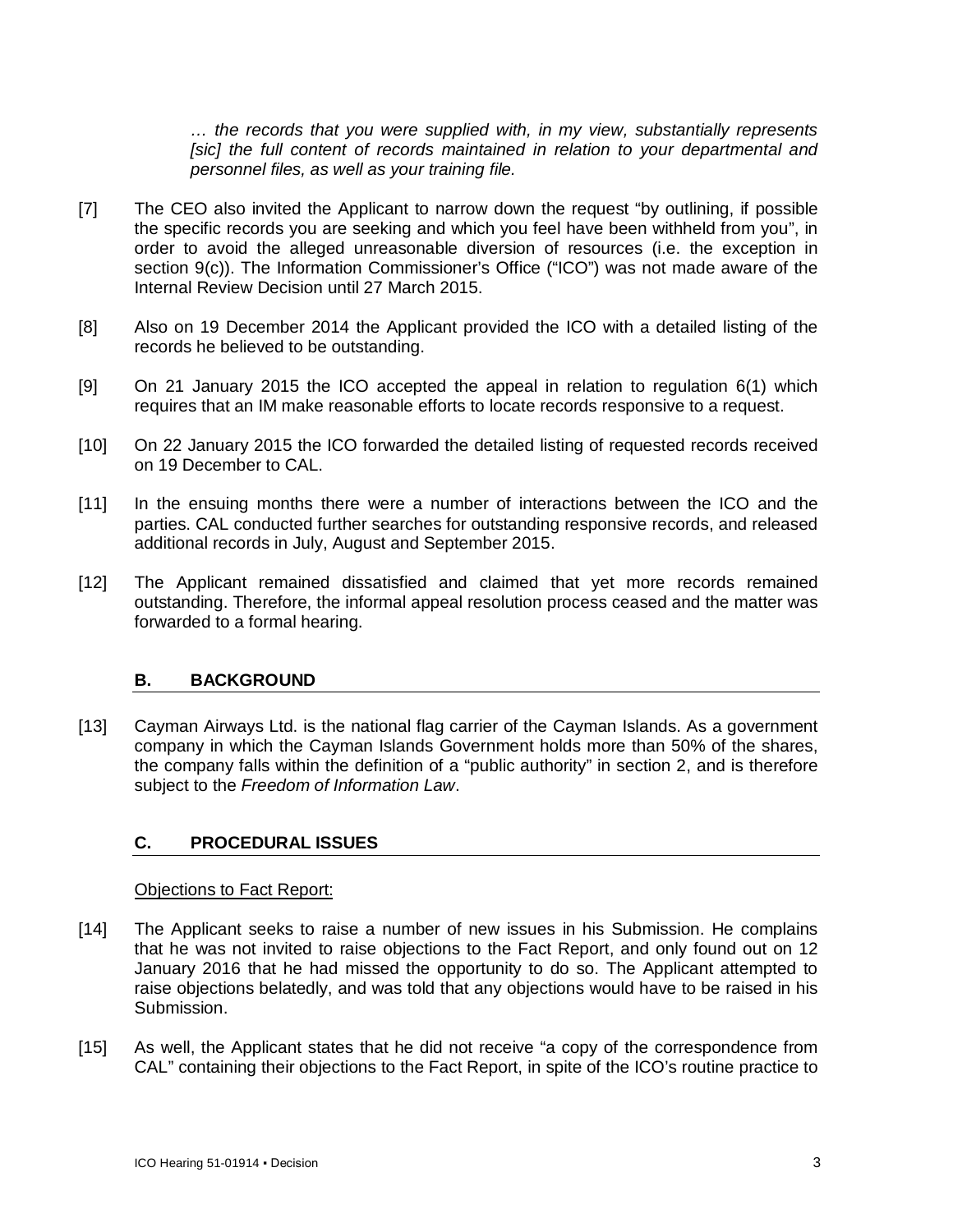make all correspondence between a party and the ICO available to the other party in the course of a hearing. $2^2$ 

[16] The Applicant states that he has

*…not been included in any of the communications between the ICO and CAL or its attorneys. I have no knowledge of any 'lengthy negotiations' that were said to take place. I don't understand what negotiation would be necessary as it is my understanding that CAL is required to comply with the law… Was there in fact 'lengthy negotiations' in March 2015, and then again in July and then again in August? This seems unlikely so in addition to being provided the actual facts of what took place I would invite the ICO to review this to ensure it is accurate.*

- [17] The Applicant also wishes to raise CAL's alleged violation of the timelines for an internal review as an issue under review in this Hearing.
- [18] In accordance with section 4(3) of the ICO's Appeals Policies and Procedures<sup>3</sup> at the beginning of a formal hearing both the Notice of Hearing and the Fact Report are communicated to both parties in the dispute, after which the Registrar gives both parties an opportunity to make objections. I have verified that the Registrar on 4 January 2015, at the beginning of this Hearing, did, indeed, send the Applicant a copy of the Fact Report and the Notice of Hearing, asking him to submit any objections by 11 January 2015. Therefore I dismiss the Applicant's observations in that regard.
- [19] The ICO's correspondence with CAL regarding objections should indeed have been made available to the Applicant. However, having carefully reviewed the very limited nature of the changes that were made as a result of CAL's input, it is obvious to me that these were minor, and do not in any way prejudice the position of the Applicant. For instance, the inclusion of the following sentence in reference to events on 19 December 2015, is factually correct but could not be said to harm the position of the Applicant in any way:

*On this same day the Applicant wrote to the ICO and provided a detailed list of the records he felt were still outstanding. This list was provided to CAL on 22 January 2015.*

- [20] The ICO routinely puts significant efforts in seeking an amicable resolution when a matter is appealed under the Law. This often involves lengthy and confidential negotiations with both parties. Such interactions are always pursued in the interest of resolving the dispute in compliance with the provisions of the FOI Law. I am not sure why the Applicant considers it "unlikely" that the ICO engaged with CAL in "lengthy negotiations".
- [21] The former Information Commissioner and I have routinely dealt with procedural issues in numerous Hearing Decisions. This is indicated in Fact Reports which always contain the statement that "Any procedural matters relating to the manner in which the Public Authority handled the request may also be reviewed by the Information Commissioner". I intend to continue this pragmatic approach.

 $\overline{\mathbf{c}}$ See section7 of the ICO's Practical Guidelines for a Written Hearing, 14 February 2013 at: <http://www.infocomm.ky/images/Document%20Library/Policies%20%20Guidance/Practical%20Gui> delines%20For%20A%20Written%20Hearing%202013-02-14.pdf 3 <http://www.infocomm.ky/images/ICO%20Appeals%20Policy%20and%20Procedures%202016-> 02-22.pdf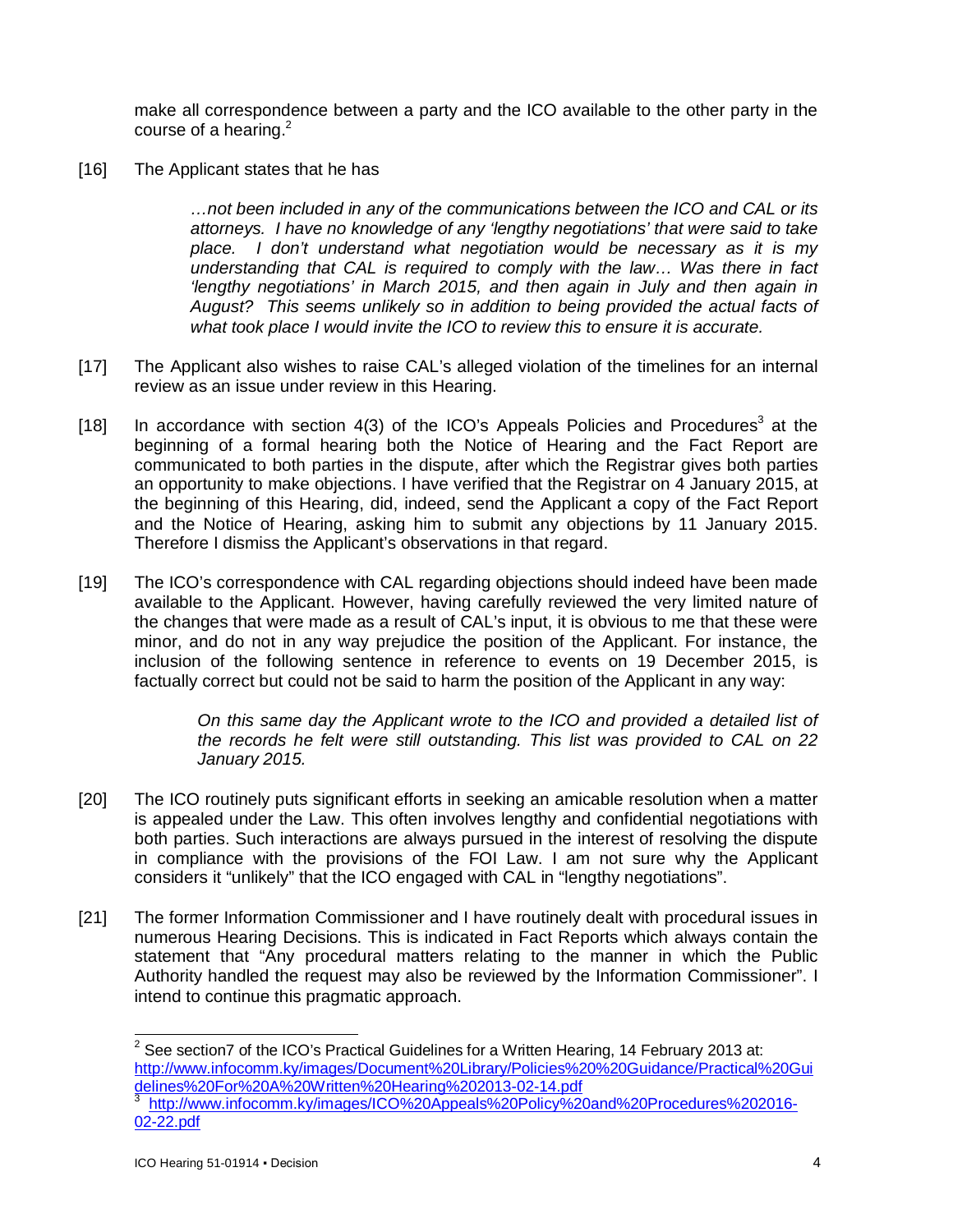#### The extension of the period allowed for an initial response:

[22] Section 7(4) provides:

*(4) A public authority shall respond to an application as soon as practicable but not later than-*

*(a) thirty calendar days after the date of receipt of the application; or*

*(b) in the case of an application transferred to it by another authority pursuant to section 8, thirty calendar days after the date of the receipt by that authority,*

*so, however, that an authority may, for good cause, extend the period of thirty calendar days for a further period, not exceeding one period of thirty calendar days, in any case where there is reasonable cause for such extension.*

[23] In its communication to the Applicant dated 1 October 2014, CAL gave the following reason for extending the period allowed for an initial decision:

> *Unfortunately, it is taking longer than expected to answer [the Applicant's] request for information.*

- [24] The Applicant was told that a decision would be reached by 17 October 2014, but in fact it took CAL another ten days after that date before providing the initial response. The Applicant has indicated that CAL informed him of this further extension on 16 October 2014. However, that communication has not been provided to me.
- [25] Public authorities are allowed 30 calendar days for providing their initial response to a request made under the Law. They may extend that period by another 30 calendar days "for good reason". The extension of the response time should not be treated as a matter of routine, and I do not consider that informing an applicant that "it is taking longer than expected" is sufficient "good reason" to warrant delaying the execution of an applicant's right to access.
- [26] Therefore, while CAL did acknowledge the request and inform the Applicant in a timely fashion that delays were being encountered and that an extension would be needed, I do not consider that an adequate "good reason" for the extension was provided by CAL, and therefore section 7(4) was not applied appropriately in this instance.

#### The timing of the Internal Review Decision

- [27] In relation to conducting an internal review, section 34(3)(b) provides:
	- *(3) A person who conducts an internal review-*

*(b) shall take that decision within a period of thirty calendar days after the date of receipt of the application.*

*…*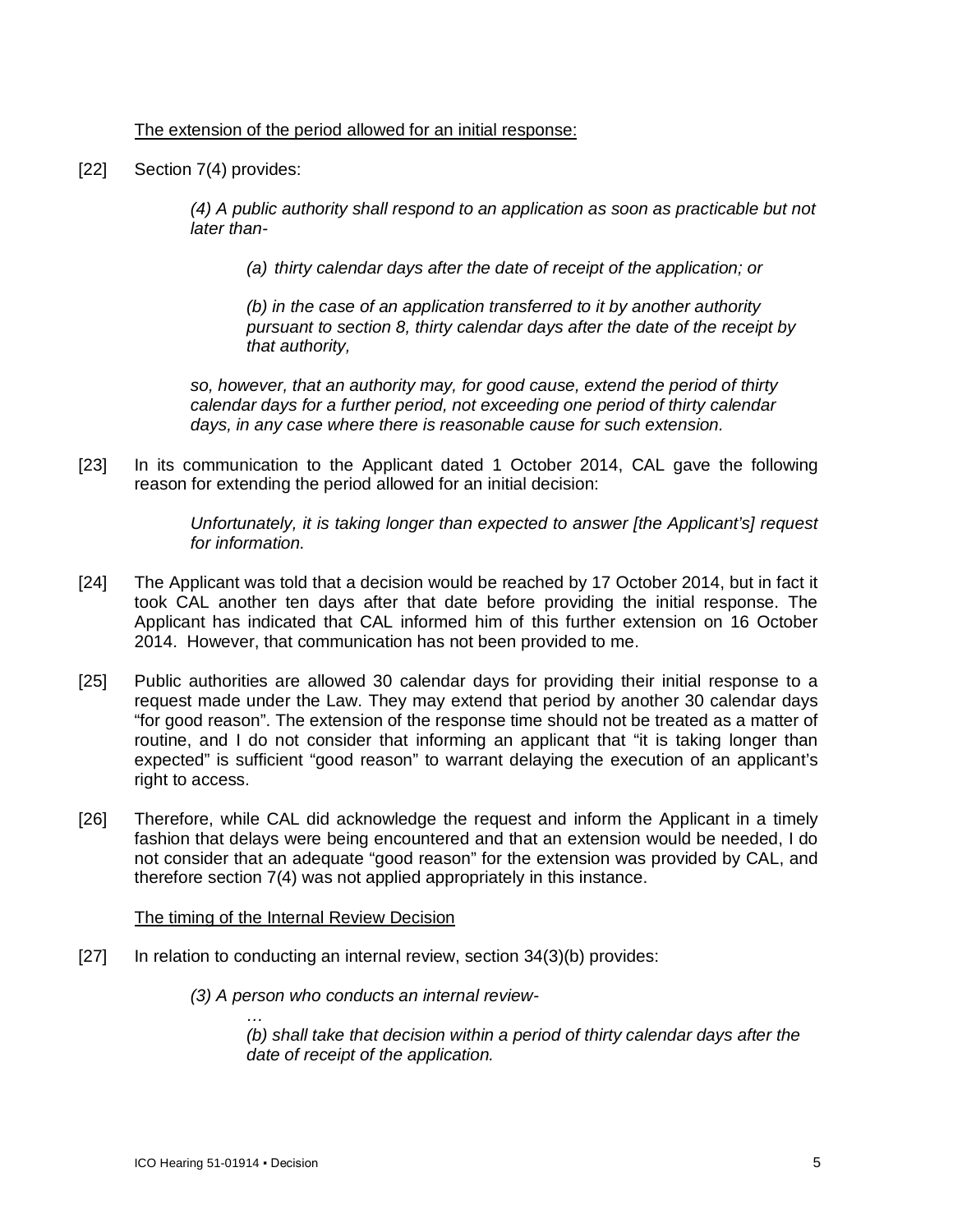- [28] The Applicant requested an internal review on 7 November 2014. However, the CEO did not provide his decision until 19 December 2014, or some 12 days after the period allowed for an internal review under the section quoted above.
- [29] Not having received the requested Internal Review Decision within the proper timeline, on 12 December 2014 the Applicant made an appeal to the Information Commissioner, as he was entitled to do.
- [30] The Law is clear that where no internal review is completed within the specific time, this constitutes a refusal to do so. Section 33(3) provides:

*(3) For the purposes of subsections (1) and (2), a failure to give [an internal review] decision … within the time required by this Law shall be regarded as a refusal to do so.*

- [31] There is no provision in the Law for the extension of the period allowed for conducting an internal review beyond the period of 30 calendar days specified in section 34(3)(b).
- [32] Consequently, CAL did not meet its obligation to conduct the internal review in a timely fashion, and was deemed to have refused to provide a response. In its Reply Submission CAL denies that there was "some form of refusal or neglect… to respond". However, the CEO has acknowledged this failure and has stated that the delay in conducting the internal review was unintentional and due to an administrative oversight.

#### **D. ISSUES UNDER REVIEW IN THIS HEARING**

[33] The issue under review in this hearing is:

## **1. Whether reasonable efforts were made to locate records subject to the access request as required by regulation 6(1) of the FOI Regulations.**

[34] Regulation 6 stipulates certain requirements in relation to a reasonable search, as follows:

*6. (1) An information manager shall make reasonable efforts to locate a record that is the subject of an application for access.*

*(2) Where an information manager has been unable to locate the record referred to in paragraph (1), he shall make a record of the efforts he made.*

#### [35] Section 43(2) provides:

*(2) In any appeal under section 42, the burden of proof shall be on the public or private body to show that it acted in accordance with its obligations under this Law.*

#### **E. CONSIDERATION OF ISSUES UNDER REVIEW**

1. **Whether reasonable efforts were made to locate records subject to the access request as required by regulation 6(1) of the FOI Regulations.**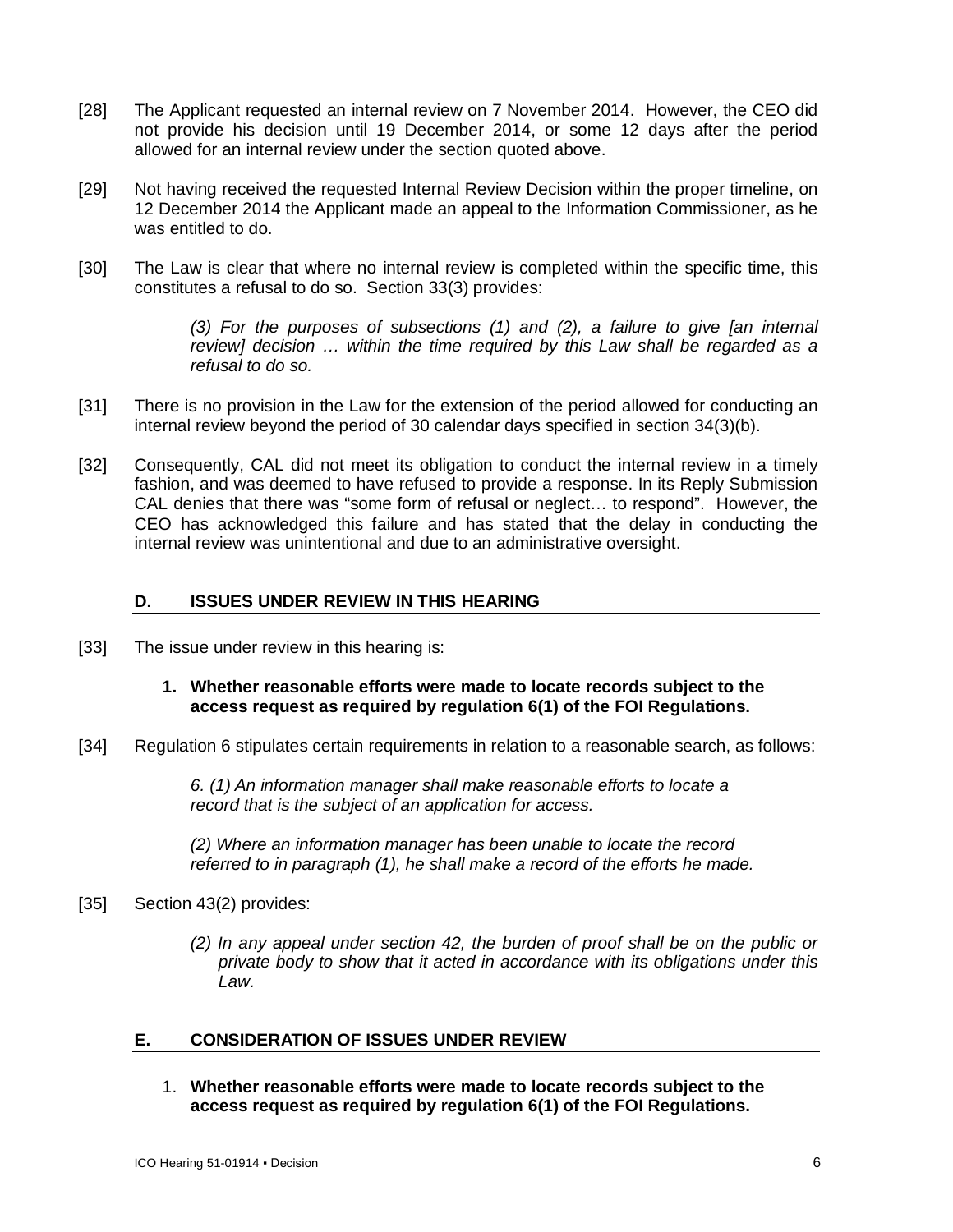### The position of CAL:

- [36] CAL points out that the request was "very large", and required collecting records from several departments within the organization. The IM forwarded the request to the relevant departmental heads who then supplied the IM with "the documentation… which in their opinion met the applicant's request". In this manner CAL says some 186 records were supplied to the Applicant in the initial response of 27 October 2014, "some of which themselves included a multitude of records". CAL states this was "a substantive and reasonable response to the applicant's broad request."
- [37] CAL states that, while the Applicant's request for an internal review claimed that records were missing from the initial response, he did not specify what those records were until later in the process.
- [38] In the (redundant) Internal Review Decision of 19 December 2014, the CEO reached the conclusion that the request was too broad, and that it would be an unreasonable diversion of resources to process the request further without it being narrowed.
- [39] Since CAL agreed to conduct further searches for the records in the course of the appeal the matter of unreasonable diversion of resources under section 9(c) was effectively abandoned and is no longer at issue in this Hearing.
- [40] CAL says that the Applicant's response to the invitation to narrow the request was to appeal the matter to the ICO without narrowing the scope of the request, and without – at least initially - specifying what was missing from the records already provided.
- [41] According to CAL, when the Applicant did provide a list of missing documents to the ICO, they turned out to be in part documents that had already been disclosed in the initial response of 27 October 2014, including training records. CAL states that "it was apparent … that the applicant did not review what was released to him in a diligent manner."
- [42] When the ICO accepted the appeal, CAL started what it calls "a process of very labour intensive physical and deep electronic searches, looking for any and all records that could be responsive to the request and not previously provided." CAL says this approach was "more than reasonable" since rather than pursuing the claim of unreasonable diversion of resources, it chose to "work with the applicant and ICO in the spirit of mediation", and rejects any suggestion that it deliberately employed delaying tactics or was uncooperative, as suggested by the Applicant.
- [43] CAL says that on 9 July 2015 it again invited the Applicant to narrow the request and identify the specific records that remained outstanding. In an email sent on that day, CAL provided the Applicant with approximately 50 additional documents, and also attempted to explain the difficulties raised by the very broad nature of the request. CAL says that a search for the Applicant's name in their computer systems "produced well over two thousand documents in several formats", each of which had to be individually verified. This ongoing process resulted in the disclosure of an additional seven records in August 2015.
- [44] CAL states that the above approach demonstrates that it was seriously undertaking a search despite the challenges posed by the continued broad nature of the request. CAL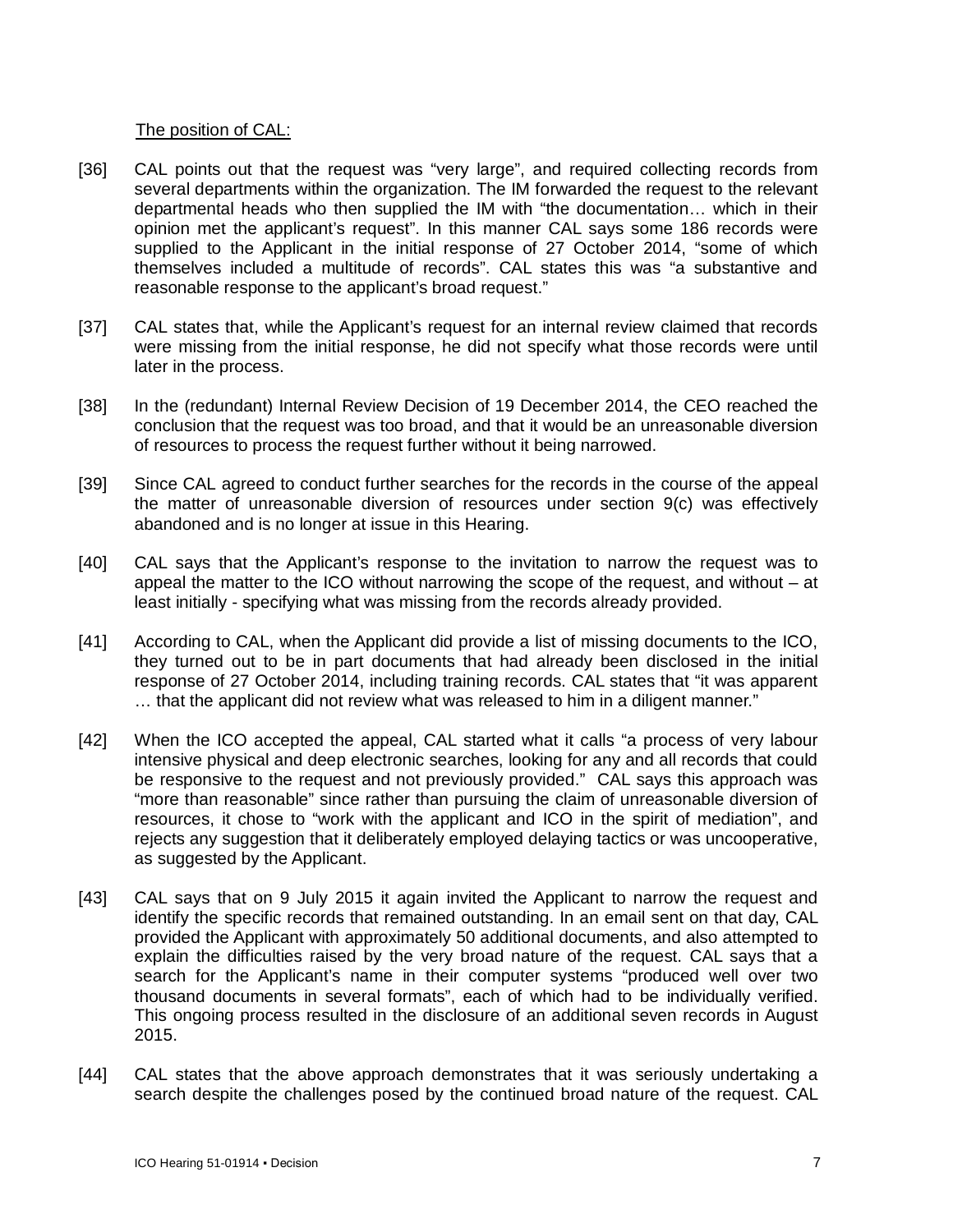also states that it supplied any documents that were specifically mentioned by the Applicant.

- [45] On 3 September 2015 CAL says it was surprised by what it considers "the acrimonious response" from the Applicant, who identified more records he wished to obtain, including flight logs, a record of flight hours, information about specific flights in which the Applicant took part, a flying roster, letters relating to the Applicant's training, records relating to a grievance, and more. CAL says this was the first time the Applicant provided a definitive listing of the records that were outstanding, and in this sense, finally narrowed the request.
- [46] In its response about three weeks later, CAL provided a listing of the items requested by the Applicant on 3 September, indicating that all records had already been provided beforehand, or were subsequently provided. CAL believes this "demonstrates…that CAL had made reasonable efforts to locate records all along". CAL says that once it was provided with specific details it "responded promptly and effectively thereafter."
- [47] CAL believes that the Applicant did not provide sufficient details about what records he wished to access until his communication of 3 September 2015, and that once he did, CAL went to "great lengths to conduct further searches and to provide additional information". By doing so, CAL believes that "these supplementary efforts have more than fulfilled [CAL's] obligation to make all reasonable efforts… and [CAL] has… gone beyond the spirit and intent of the FOI Law."
- [48] Finally, CAL expresses its willingness to make additional records of a similar nature available, "provided the same are identified in a specific manner" (emphasis added by CAL). However, in the event that the Applicant were not inclined to identify additional records specifically, this would in the views of CAL "constitute a further unreasonable diversion of resources."
- [49] CAL's Reply Submission asks me to reject the appeal as "an abuse of process", on the basis that the Applicant has failed to frame the request "in a manner that…is rational and proportionate" which it calls "inimical to the objects of the Law, namely to provide access to information in a timely fashion." CAL states:

*A Public Authority should not be held to a standard of perfection in circumstances where the predicate request is itself imperfect, irrational and disproportionate. To hold otherwise would impose an unjustified burden on a Public Authority and render nugatory and meaningless the statutory regime contemplated by the Law.*

- [50] The Reply Submission contends that "A request should be subject to constraints and ought not to be constructed in a broad and unparticularised fashion."
- [51] CAL asks me to reject the appeal, asserting that, where a request made under the FOI Law as "an adjunct to civil proceedings", as in the present case, there is a risk of abuse of process, namely,

*…where an Applicant in other proceedings particularizes the information sought but fails unjustifiably in the current proceedings [i.e. the FOI appeal] to similarly particularise and now contends that the Public Authority has acted unreasonably.*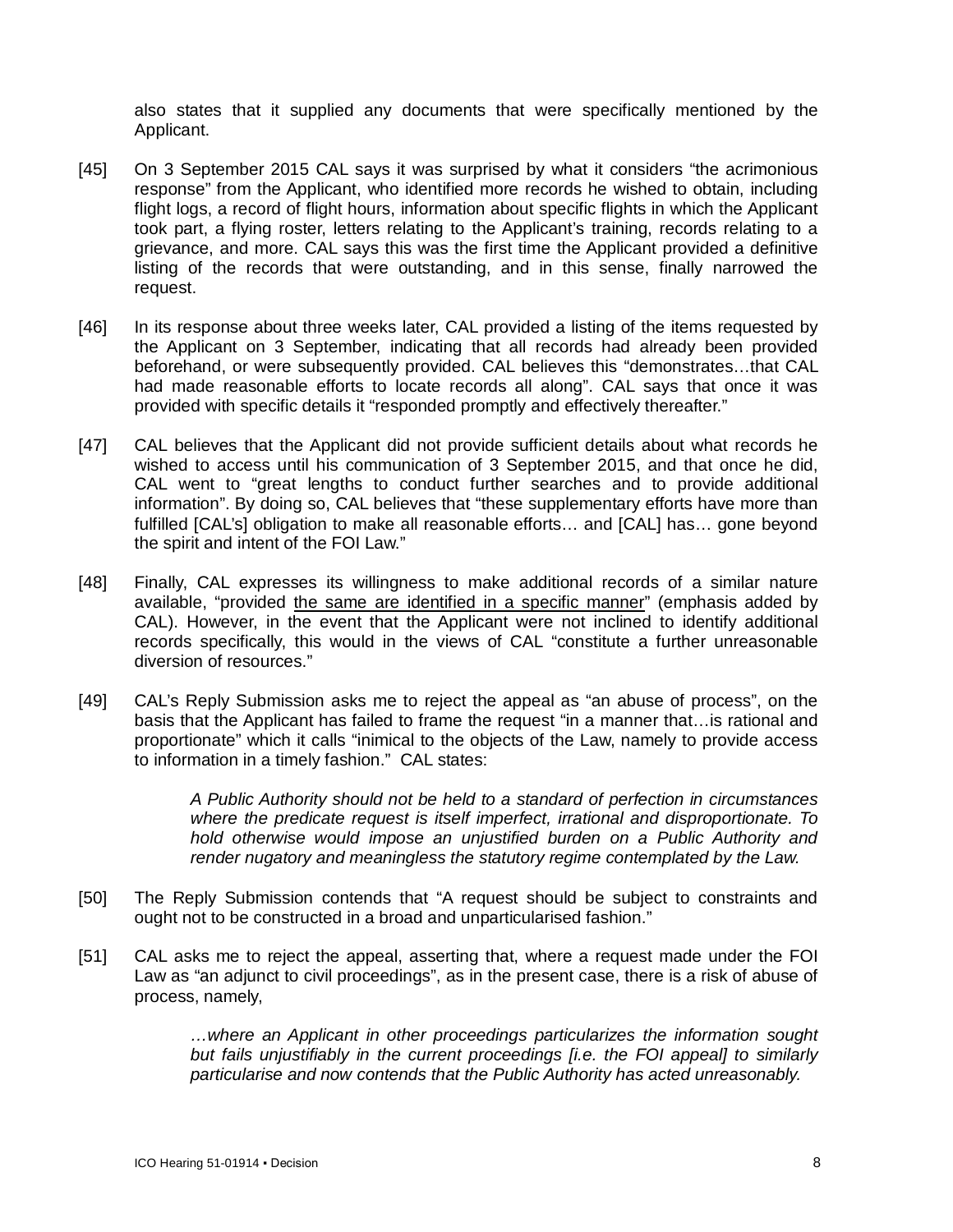- [52] Specifically, CAL claims that "Factually, had [CAL] been given a more precise request, it would have complied", as it claims it did in the parallel civil proceedings.
- [53] The Reply Submission clarifies that in relation to a number of the types of information listed by the Applicant, CAL is not aware of any further records beyond the ones already disclosed. This is for instance the case in relation to training records, minutes of Board meetings, and emails and correspondence relating to the Applicant.
- [54] In relation to the Applicant's assertion that CAL has violated regulation 6(2) by not providing a listing of efforts made to locate the requested records, CAL states that it has kept the ICO "fully aware of what records were provided to the Applicant and of the extensive efforts taken… to locate the same."
- [55] Finally, CAL denies that its record keeping is deficient, as asserted by the Applicant.

#### The position of the Applicant:

- [56] The Applicant claims that CAL did not make reasonable efforts to locate the records that are subject of the request made on 2 September 2014, and that CAL "has only provided partial and incomplete disclosure".
- [57] The Applicant reiterates that CAL needed an extension of the deadline for their initial response, and notes that, when the first set of records was provided to him on 27 October 2014, they were "wholly incomplete and not in any order; no listing accompanied the documents to specify what was being provided."
- [58] The Applicant notes that CAL did not meet the statutory deadline for the internal review, and points out that a Writ of Summons was served on CAL for the production of all documents and records on 18 March 2015, pertaining to the legal challenge the Applicant is mounting against CAL in relation to the termination of his employment. The Applicant says this was "primarily done to protect my rights due to the delay tactics being employed by CAL and especially given the fact that CAL had refused to provide me access to my records."
- [59] The Applicant states that a draft Summons seeking disclosure of documents was served on CAL on 14 April 2015, after which documents were immediately provided to him. The Applicant observes: "once again I had not been provided with everything and proceeded with the appeals process [under the FOI Law]."
- [60] The Applicant appears not to have considered the communication from the CEO dated 19 December 2014 to be an actual Internal Review Decision, and continued to ask for an internal review as late as May 2015.
- [61] The Applicant acknowledges that the CEO released a number of documents on 9 July 2015, and that the CEO asked that the request be narrowed and that a listing of documents not yet disclosed be provided. The Applicant emphasizes that the many documents that were now being disclosed confirm the inadequacy of CAL's previous efforts. As well, the Applicant states that "it was obvious that some documents were still outstanding", for instance a certified copy of the Applicant's flying logs. When the Applicant informed CAL of the specific documents that remained outstanding, the CEO disclosed a number of further documents on 28 September 2015.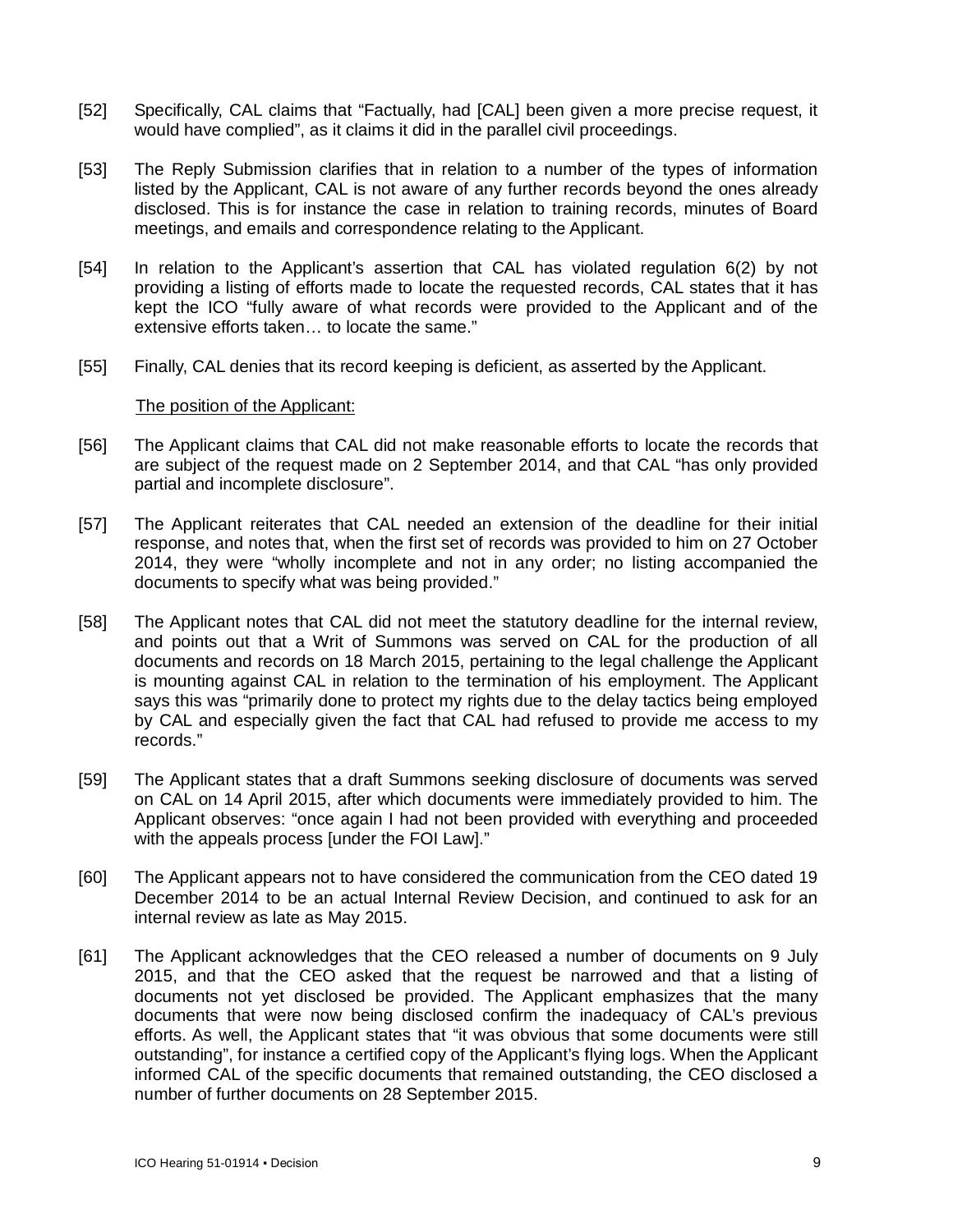- [62] In his Submission the Applicant states that "at least" the following documents presently remain outstanding:
	- *i. A detailed list of my personal records held and provided by CAL;*
	- *ii. My complete captain upgrade training records;*
	- *iii. All written communications between CAL and CAACI regarding my captain upgrade/training, any occurrences/events/incidents and my termination;*
	- *iv. My line supervisory flying records (2011-2012);*
	- *v. Minutes of any meetings relating to me;*
	- *vi. All emails/correspondence concerning my employment with CAL*
- [63] The Applicant does not only claim that CAL has not made reasonable efforts, he also believes:

*CAL has deliberately withheld my personal records … by delaying the matter and hiding behind the excuse of diversion of resources and the making of false statements as to my request being too broad. My request was and still is very simple: "CAL to provide me with a copy of my personal records".*

- [64] In addition, the Applicant claims that the remaining outstanding records fall within the last few years of his employment with CAL, and should therefore be readily at hand. As well, the Applicant points out that the Civil Aviation Authority of the Cayman Islands (CAA) requires the type of training records he has requested to be carefully maintained and readily available upon demand. This leads him to reject the notion that such records could not be easily provided by CAL, and that it would be an unreasonable diversion of resources to do so.
- [65] The Applicant makes a particular point of criticizing CAL for disclosing the records "in a piecemeal fashion", saying that "they have not been categorized, indexed or listed in any order or any sensible manner". He believes this is indicative of the "chaotic manner" in which his request has been handled.
- [66] The Applicant claims that CAL is also in violation of regulation 6(2), in that, he claims, CAL has not provided the ICO with "its efforts... to find the documents."
- [67] Finally, the Applicant claims poor record keeping on the part of CAL, and therefore a violation of section 52(1) which provides:

*52. (1) Every public authority shall maintain its records in a manner which facilitates access to information under this Law and in accordance with the code of practice provided for in subsection (3).*

#### Discussion:

[68] The two parties clearly have very different perceptions of the nature of the initial request and the resulting search for responsive records. While the Applicant calls the request "simple", and believes the search was "inadequate", "piecemeal" and "chaotic" because all responsive records should be readily at hand, CAL refers to the request as "very large" and "too broad", and says it necessitated "very labour-intensive physical and deep electronic searches" which it says it conducted "beyond the spirit and intent of the FOI Law".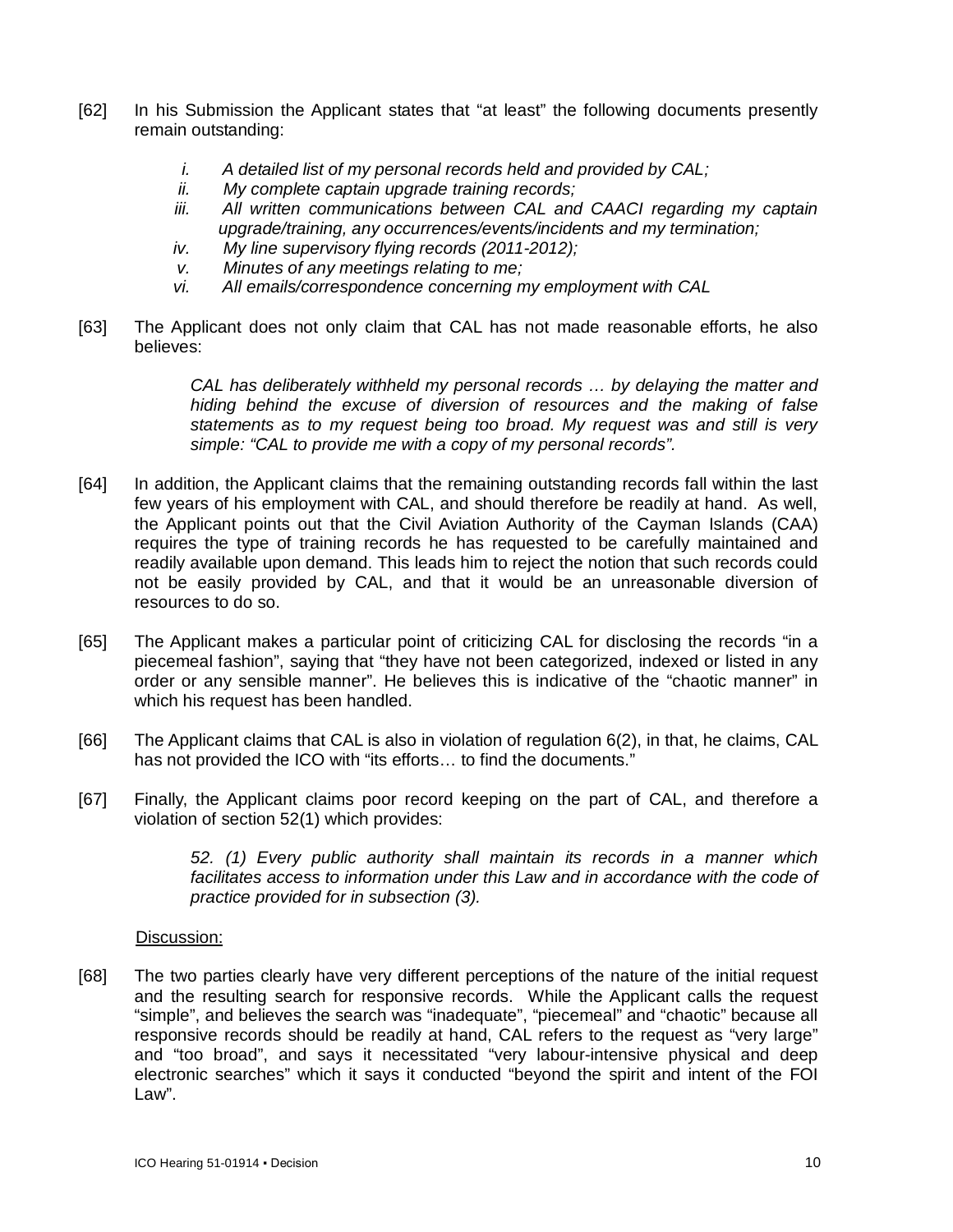- [69] Applicants should do their best to cooperate with a public authority whose information they apply for by making their request as clear and precise as possible, and avoid shifting or expanding the scope of the request, as I believe has happened to some degree in the present case.
- [70] In particular, section 7(2)(b) requires that,

*(2) An application … -*

*… (b) shall provide such information concerning the record as is reasonably necessary to enable the public authority to identify it.*

- [71] However, when responding to a request for access under the Law public authorities clearly have a duty to assist applicants.
- [72] Section 7(3) provides:
	- *(3) A public authority to which an application is made shall-*

### *(a) upon request, assist the applicant in identifying the records to which the application relates;*

[73] Section 11(1) provides:

*11. (1) Where the information provided by the applicant in relation to the record is not reasonably necessary to enable the public authority to identify it, the authority shall afford the applicant a reasonable opportunity to consult with the authority with a view to reformulating the application so that the record can be identified.*

[74] Section 49(1)(b) provides:

*49. (1) Every public authority shall appoint an information manager who, in addition to any duties specifically provided for under this Law, shall, under the general and specific supervision of the head of the authority concerned,-*

*…*

*…*

- *(b) … assist individuals seeking access to records…*
- [75] Regulation 21(b) provides:

*21. An information manager shall-*

#### *(b) conduct interviews with applicants to ensure that the appropriate records are located;*

[76] In Hearing Decision 35-01213/35-01313 I have explained the test of the reasonableness of searches conducted under the FOI Law, as follows:

> [*51] ….A similar question was the subject of a case, Bromley v Information Commissioner, before the UK Information Tribunal, in which the Tribunal concluded that,*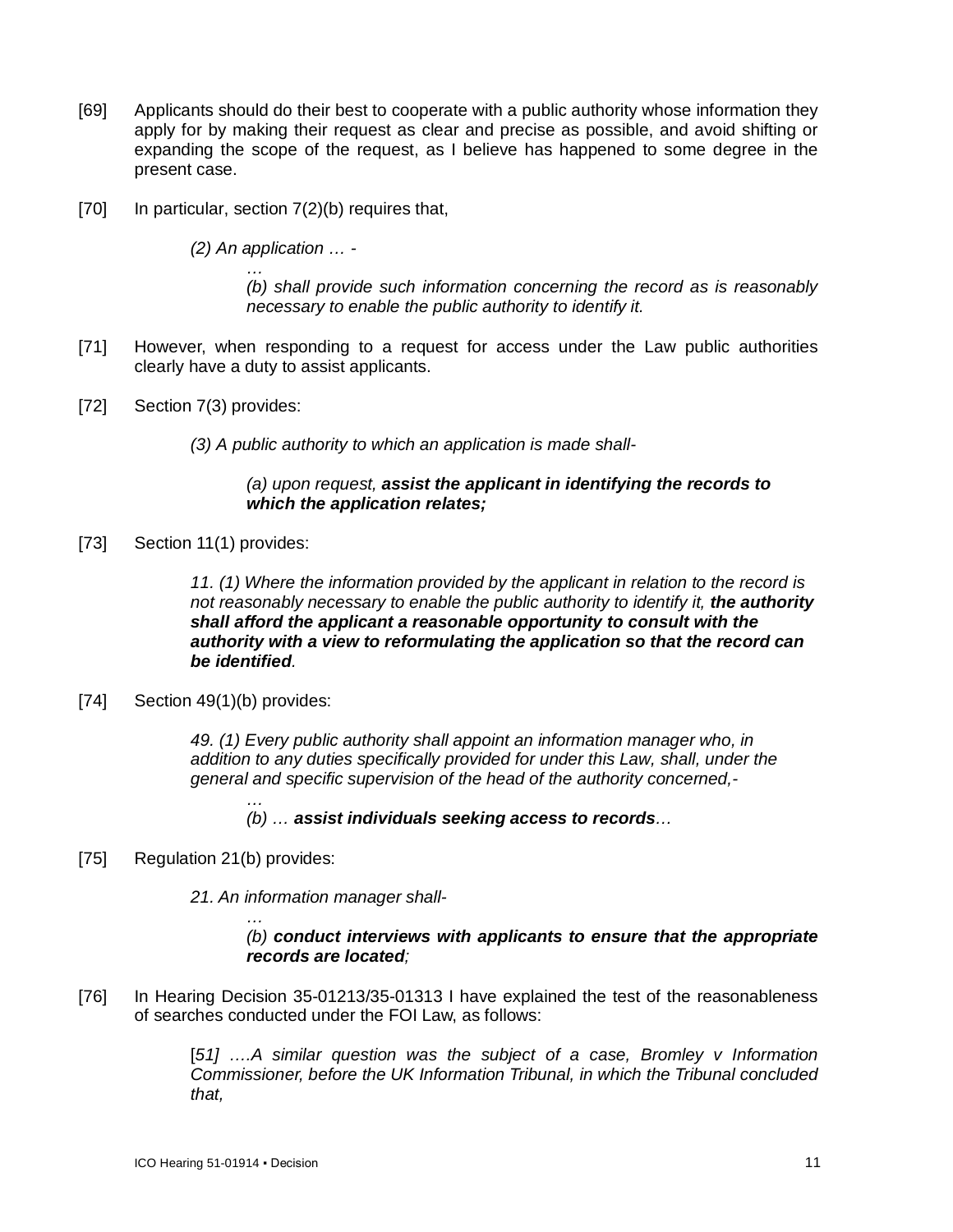*the standard of proof to be applied… is the normal civil standard, namely, the balance of probabilities…. [since] there can seldom be absolute certainty that the information relevant to a request does not remain undiscovered somewhere within the public authority's records…*

*[52] Furthermore, the Tribunal confirmed that a number of factors are relevant to this test, namely:*

- *…the quality of the public authority's initial analysis of the request,*
- *the scope of the search that it decided to make on the basis of that analysis and*
- *the rigour and efficiency with which the search was then conducted…*

[53] This is the routine approach in the UK's ICO, and it is relevant in the present *Caymanian case as well, even though the Cayman Islands FOI Law relates the right to access directly to "records", and not to "information", and the UK Act puts this issue in terms of whether information is held, rather than requiring reasonable search efforts. Therefore, I intend to use these criteria to examine the reasonableness of the public authority's search efforts.<sup>4</sup>*

1. The quality of the public authority's initial analysis of the request:

- [77] CAL has not specified what specific steps it took in terms of analyzing the request and searching for relevant records as it was preparing its initial response, although it has provided a general description of the steps taken by the CEO since the commencement of the appeal. While some general information is provided on the complexity of the search for physical and electronic records, it is not clear to me exactly which types or formats of records were searched, or how these are filed and managed by CAL.
- [78] In the initial phase of this case the IM's responsibility of analyzing the request in order to locate all responsive records seems to have been passed onto departmental heads who were expected to supply documents to the IM "which in their opinion met the applicant's request."
- [79] I find it surprising that the IM who is after all the person appointed under section 49(1) to "receive requests…, assist individuals seeking access,…", and who is tasked by regulation 6(1) with making "reasonable efforts to locate a record,…" - does not appear to have played a more proactive role in analyzing the request and locating responsive records. Regulation 22(1) allows for delegation of the IMs functions, but emphases that the IM remains accountable:

*22. (1) An information manager may delegate such of his functions as he thinks necessary or expedient but shall remain accountable for the discharge of those functions.*

[80] While the methodology initially employed by CAL yielded a great number of records, it is not entirely surprising that some records may have been overlooked, particularly since the Applicant's request emanated from a delicate personnel matter. No thought seems to have been given to potential conflicts of interest in this regard.

 4 Information Commissioner's Office *Hearing Decision 35-01213/01313 Ministry of Education, Employment and Gender Affairs* 14 March 2013 paras 51-53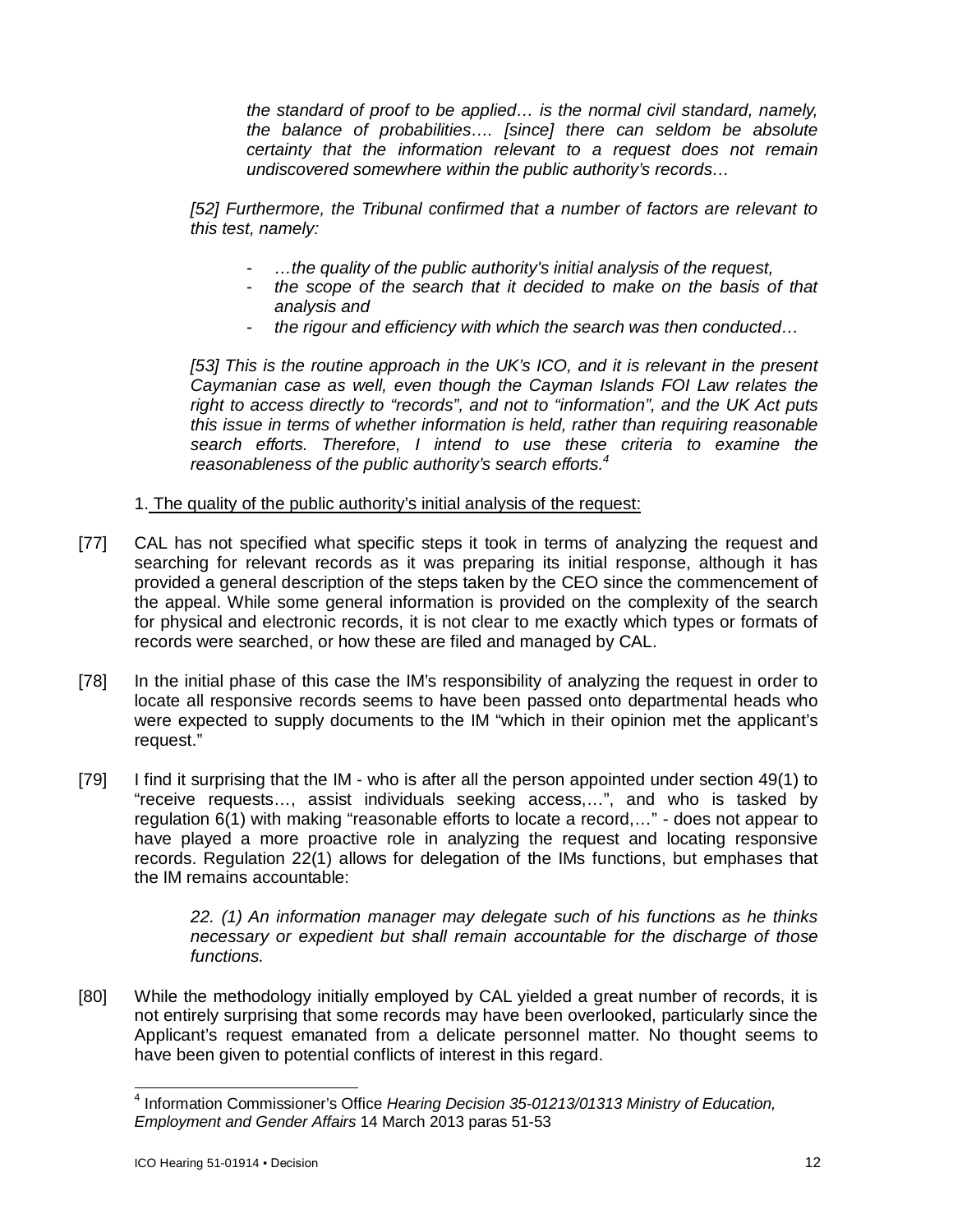[81] Based on the information before me, I do not consider that CAL adequately analyzed the request, which resulted in the provision of an inadequate initial response.

#### 2. The scope of the search that it decided to make on the basis of that analysis:

- [82] The fact that many more relevant documents were located and disclosed several months after the Applicant had received the initial response from CAL demonstrates *prima facie* that the scope of the initial search and response from CAL were not reasonably adequate. However, this consideration is somewhat tempered by the apparent expansion of the scope of the request over time by the Applicant. For instance, flight logs are not mentioned in the original request, and do not fall easily within the stated "personal" nature of the original request.
- [83] If a public authority needs any clarification about a request, or if it considers a request too broad in scope, the Law requires that public authority to interact with an applicant to identify and locate responsive records. This is a matter of courtesy, common sense and effectiveness, but, above all, a statutory obligation.
- [84] I have some difficulty sympathizing with CAL's protestations that the request was too broad. Unlike what CAL seems to suggest, an applicant cannot be chastised for making a request in a "broad and unparticularised fashion". If CAL believed the request was unreasonably broad, the IM should at an early stage have communicated with the Applicant to seek to narrow it down. If the Applicant was not conducive to that idea, it was open to CAL to raise section 9(c) - as done belatedly by the CEO in the redundant Internal Review Decision. That provision stipulates that a request does not have to be complied with if doing so would unreasonably divert the public authority's resources.
- [85] I have not seen any evidence that the IM communicated with the Applicant and sought to clarify or narrow down the request. The CEO attempted to do so in the Internal Review Decision, which however was redundant because it was not completed within 30 days and the Applicant had already raised an appeal, as he was entitled to do, as discussed above.
- [86] Based on the above facts I find the scope of the initial search was not satisfactory.

#### 3. The rigour and efficiency with which the search was conducted:

- [87] The Applicant alleges that CAL has deliberately put obstacles in his way. Although significant delays were encountered, I have not found any evidence that these were the result of deliberate actions or decisions of CAL.
- [88] Sometime after making the initial request, the Applicant provided a detailed listing of requested records to the ICO, which was passed on to CAL on 22 January 2015. It then took CAL more than five months to locate the bulk of the remaining responsive records and provide them to the Applicant on 9 July 2015 and in the ensuing months. Despite the explanation provided by the CEO, It remains unclear to me why this new search should have taken more than 5 months.
- [89] While to some degree I understand CAL's position vis-à-vis the breadth of the responsive records, the seemingly shifting nature of the request, and the significant efforts CAL made to locate responsive records, it is unsatisfactory for CAL to claim now, in the course of the